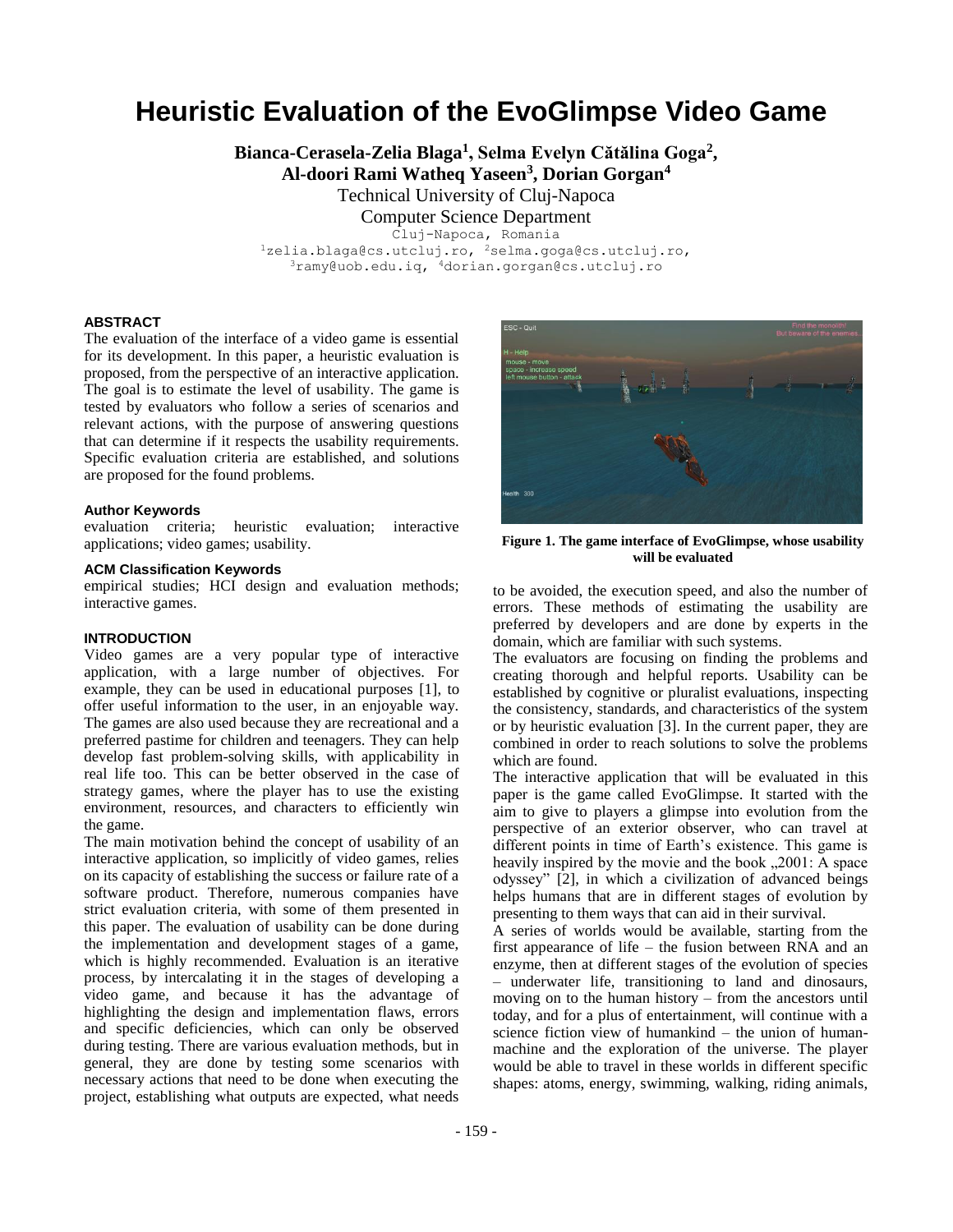driving the cars, flying with the flying cars, and exploring space in spaceships.

Each stage has as objective finding the knowledge source, represented by the monolith, which has an imposing shape, tall, black, created by a superior entity and which holds superior information about the current state of the world. For example, in the stone age, this can offer to the monkeys the idea of creating weapons that represent an advantage in the fight for survival.

As a world is explored, different obstacles appear, and the player must overcome them with the current set of skills. This is enhanced each time the monolith is found. Once the world has been completely observed and the enemies are defeated, the monolith appears to present the way of going from the past to the future. Using visual and auditory information, the player will know if he/she is close to the location of the monolith, and when this will be found, an educational video about evolution will be presented. The player will also be able to see all finished phases and all the discovered videos in a library, to which he/she can return at any time.

For the actual game implementation, the goal was to create only a world, a futuristic one, on a planet covered by water, in a developed society, with modern architecture and flying cars. The main enemies will be planes guided by artificial intelligence. The player will have to protect itself from them by shooting, for example with bullets, plasma or laser. The main plot of the game follows 3 stages. In the first one, the player will have some time to get used to the planet and the controls, being able to peacefully explore and observe the world scene. In the second stage, the player will have to protect the planet from some invaders; as the game advances, the abilities of the player increase. In the last stage, since an advanced technology state has been reached, the monolith will appear in an unknown location and will have to be found by following its sound signals. An ingame image can be seen in [Figure 1.](#page-0-0) Here there can be observed the game scene composed of water, building and a separator ring, the player's vehicle, and the dynamic object with which the player will interact (enemies and power-up boxes).

We want to heuristically evaluate this game, which is a technique that helps determine the usability problems of a user interface. This is done by a small number of evaluators (two), using a specific set of heuristics, proposed by the developer. Afterward, the evaluation results are centralized, and the noticed problems are marked out, and solutions are proposed. The chosen criteria come from the 10 heuristics of Nielsen [\[4\]](#page-7-3): the visibility of system status, match between system and the real world, user control and

freedom, consistency and standards, error prevention, recognition rather than recall, flexibility and efficiency of use, aesthetic and minimalist design, help users recognize, diagnose, and recover from errors, and help and documentation.

This paper is structured as follows: in Section **[Related](#page-1-0)  [Work](#page-1-0)** will be presented a literature review of this domain, together with some evaluation methods. In Section **[Theoretical Considerations](#page-2-0)**, the exact methodology that was taken into account for the heuristic evaluation will be explained. In Section **Experimental [Considerations](#page-3-0)**, the stages of the evaluation are discussed, and the observations are explained; there are presented the requirements, the evaluators, the heuristic evaluation details, the scenarios and the tasks that need to be followed for testing, and the means of recording the results. Then, in Section **[Result](#page-7-4)  [Analysis](#page-7-4)**, the outcomes are analyzed after the independent and group evaluations, the errors discovered are highlighted and solutions are proposed. The final observations are written in Section **[Conclusions](#page-7-5)**.

# <span id="page-1-0"></span>**RELATED WORK**

For the evaluation of the usability of an interactive application, there are various methods, each one specific to the type of application, and the main goals of its developers. In general, there are used usability questionnaires like SUMI [\[5\]](#page-7-6) or QUIS [\[6\]](#page-7-7), from which standard information from the domain of usability can be extracted.

In [\[7\]](#page-7-8), a series of steps are defined for evaluating the usability: data gathering – by collecting information related to how the application should be used, data analysis – summarizing the statistics that were done and pointing out the flaws and coming up with ways of improving them.

In virtual reality applications, for example, there are 6 stages  $[8]$ : the exploratory one – where similar applications are analyzed and bibliographic material, related to the domain and the evaluation heuristics, is collected, the descriptive one – where the conclusions from the first stage are synthetized, and specific evaluations are formalized, the correlative one – where the principal characteristics of the usability heuristics are identified, and representative case studies are presented, the explanatory one – where the heuristics are established following five characteristics (identifiers, explanation, example, benefits, and problems), the validation one – where the evaluators inspect the application based on the previously mentioned heuristics, and the refinement one – after which three types of problems are found and need to be solved.

The developer is the one who proposes game scenarios, and him/her describes how these can be done by the evaluators,

<span id="page-1-1"></span>

| <b>Name</b>       | Specialization and year of study   | <b>Domain</b>                                     |
|-------------------|------------------------------------|---------------------------------------------------|
| Developer         | Artificial Vision and Intelligence | Researcher in the image processing group;         |
|                   | 1st year master's student          | medium experience with video games                |
| Eval1             | Artificial Vision and Intelligence | Researcher in the image processing group;         |
|                   | 1st year master's student          | little experience with video games                |
| Eval <sub>2</sub> | Artificial Vision and Intelligence | Experience in designing interactive applications; |
|                   | 1st year master's student          | medium experience with video games                |

**Table 1. The developer and the usability evaluators**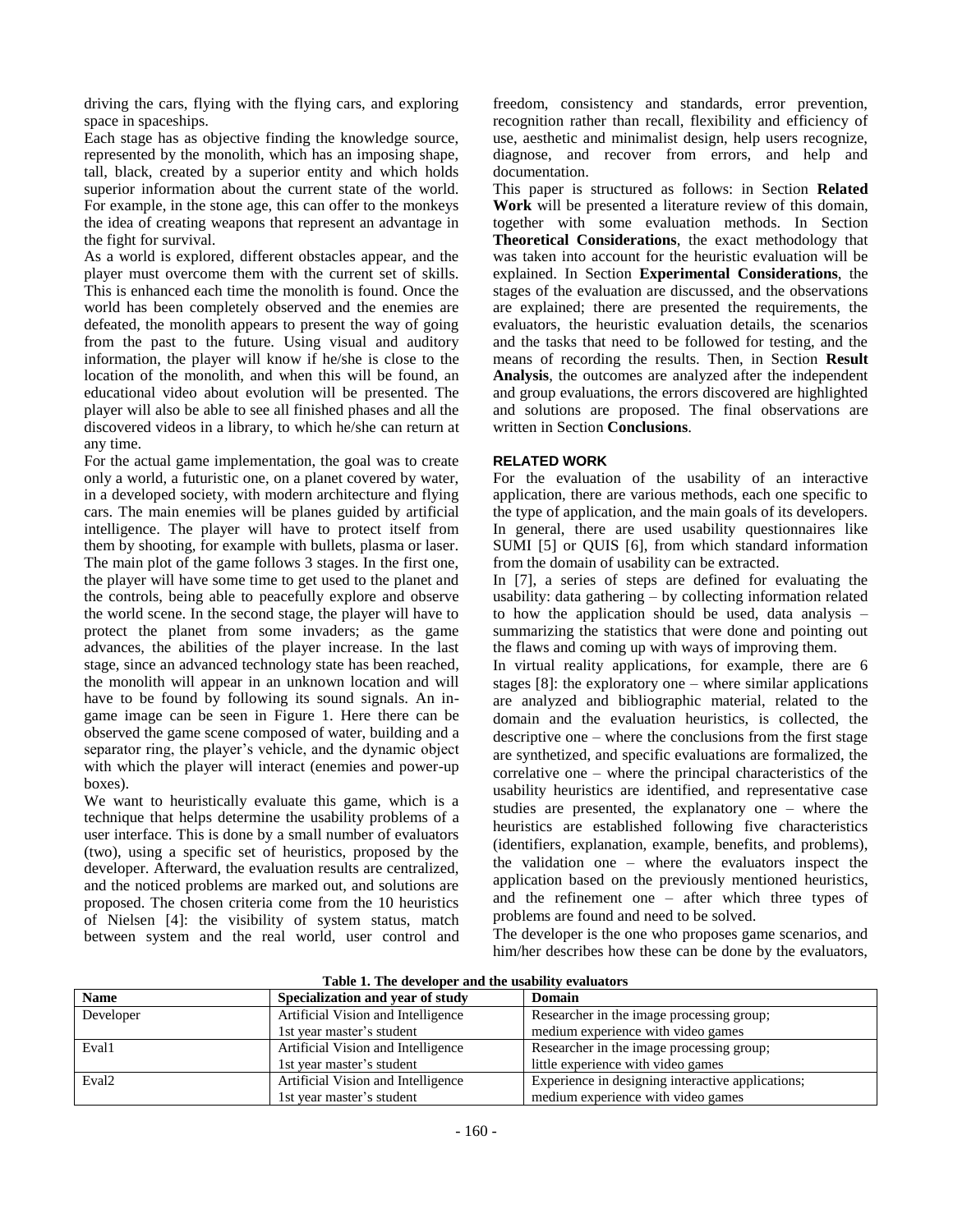as the execution of specific actions. Thus, there can be observed how these actions can be done, how easily they are understood, their difficulty level and the differences between the expectations and the actual implementation can be seen. An evaluator has to test the game while keeping in mind the requirements and will write reports which will point out the discovered flaws.

Another evaluation method is AOP (Aspect Oriented Programming) [\[9\]](#page-7-10), a recent technique with satisfying results, and which is easy to use. In [\[10\]](#page-7-11), the same authors propose the use of agents that can automatically do the evaluation. Based on an initial set of knowledge, they have the capacity to learn how to use the environment in which they are placed and know what tasks to execute.

The heuristic evaluation proposed by Nielsen [\[4\]](#page-7-3) asks the evaluators to establish the usability level based on 10 criteria. This is done by a small number of evaluators, based on a detailed set of scenarios and materials. The tasks have to be executed twice on the application's interface, with each element being inspected (button, object, control element etc.), followed by the evaluation of the implementation techniques and the interaction with them. The main goal is to find design and implementation errors and solutions to them.

# <span id="page-2-0"></span>**THEORETICAL CONSIDERATIONS**

Usability is defined by Shackel [\[11,](#page-7-12) [12\]](#page-7-13) as the capacity of a system to be easily understood and efficient to use by a specific category of users, which received instructions and assistance in the usage of the application, by executing tasks defined for a system. The emphasis is on efficiency, ease of learning, flexibility, and attitude. A similar way of defining usability is the one devised by Preece [\[13\]](#page-7-14), which measures it as the ease with which a system can be used, together with its efficiency and security.

In the ISO 9241-11 standard [\[14\]](#page-7-15), usability is defined as being: "the extent to which a product can be used by specified users to achieve specified goals with effectiveness, efficiency, and satisfaction in a specified context of use". Efficiency is the ratio between the used resources and the accuracy with which they can be used, efficacy is the accuracy and correctness of the system, while satisfaction is a more subjective measure that refers to the user's comfort.

From Dix's perspective [\[15\]](#page-7-16), usability depends on three factors: the ease of learning – how fast can the new users use the system correctly and at a high level of performance, flexibility – how easy it is to use the controls, together with their correctness and robustness – the help that the user has to fulfill the specific actions. These represent a starting point for creating evaluation tools.

Usability evaluation has three main objectives, which are highly correlated to the previously mentioned factors:

- 1. establishing the degree of functionality of the interactive application;
- 2. assessing the suitability of the interaction of the user with the interface;
- 3. identifying the system's problems.

<span id="page-2-1"></span>**Table 2. Scenarios and actions that will be executed by the evaluators to test the game**

| Scenario                | <b>Actions</b>                                              |
|-------------------------|-------------------------------------------------------------|
| S1. Navigation<br>in    | controlling the vehicle using<br>T1.                        |
| the 3D scene            | the mouse movements                                         |
|                         | T2.<br>increase speed by pressing                           |
|                         | space                                                       |
|                         | T3.<br>zoom in and out using the                            |
|                         | scroll wheel                                                |
| Attacking<br>S2.<br>and | T1. observing the enemies                                   |
| avoiding                | T2. flying towards enemy                                    |
| enemies                 | T3. player attacks by pressing the                          |
|                         | left button of the mouse                                    |
|                         | the enemies attack when the<br>T4.                          |
|                         | player gets in a certain range                              |
|                         | and in a certain field of view                              |
|                         | observing the enemies reaction<br>T5.                       |
| S3. Monolith            | T6.<br>avoiding enemies<br>T1. the player should understand |
|                         | the objective, by reading the                               |
|                         | message shown on the screen                                 |
|                         | successfully navigating in the<br>T2.                       |
|                         | scene                                                       |
|                         | T3. observe the monolith                                    |
|                         | T4. fly towards objective                                   |
|                         | T5. message of winning the game                             |
| S4.<br>Repair power-up  | T1. recognizing the object                                  |
| box                     | flight towards the objective<br>T2.                         |
|                         | T3.<br>colission with the object                            |
|                         | T4. object destroyed                                        |
|                         | T5. life health increased                                   |
| S5. Immunity            | T1. recognizing the object                                  |
| power-up box            | T2. flight towards the objective                            |
|                         | T3. colission with the object                               |
|                         | T4. object destroyed<br>T5.                                 |
|                         | enemy attack canceled for 20                                |
| S6. Display relevant    | seconds<br>T1.<br>message<br>the<br>with<br>game            |
| messages                | objectives                                                  |
|                         | toggle help option<br>T2.                                   |
|                         | T3.<br>quit button                                          |
|                         | T4. player health information                               |
|                         | message of collecting repair<br>T5.                         |
|                         | power-up box                                                |
|                         | T6.<br>message<br>οf<br>collecting                          |
|                         | immunity power-up box                                       |
|                         | T7. message of destroying enemy                             |
|                         | T8. message of losing the game                              |
|                         | message of winning the game<br>T9.                          |

Functionality refers to the degree of correctness the implementation of the application has, while the interface is what the user sees and a way of sending inputs and getting outputs. It has a big impact, especially in video games, because the interaction is more visual and based on metaphors specific to the game genre. On it depends the ease of learning and the usage flexibility, but also the ability to recognize not recall, which doesn't load the memory of the user with too much information.

The planning is done together with the evaluators, after an implementation phase of the system. The used concepts are defined in order to avoid misunderstandings. Afterward, a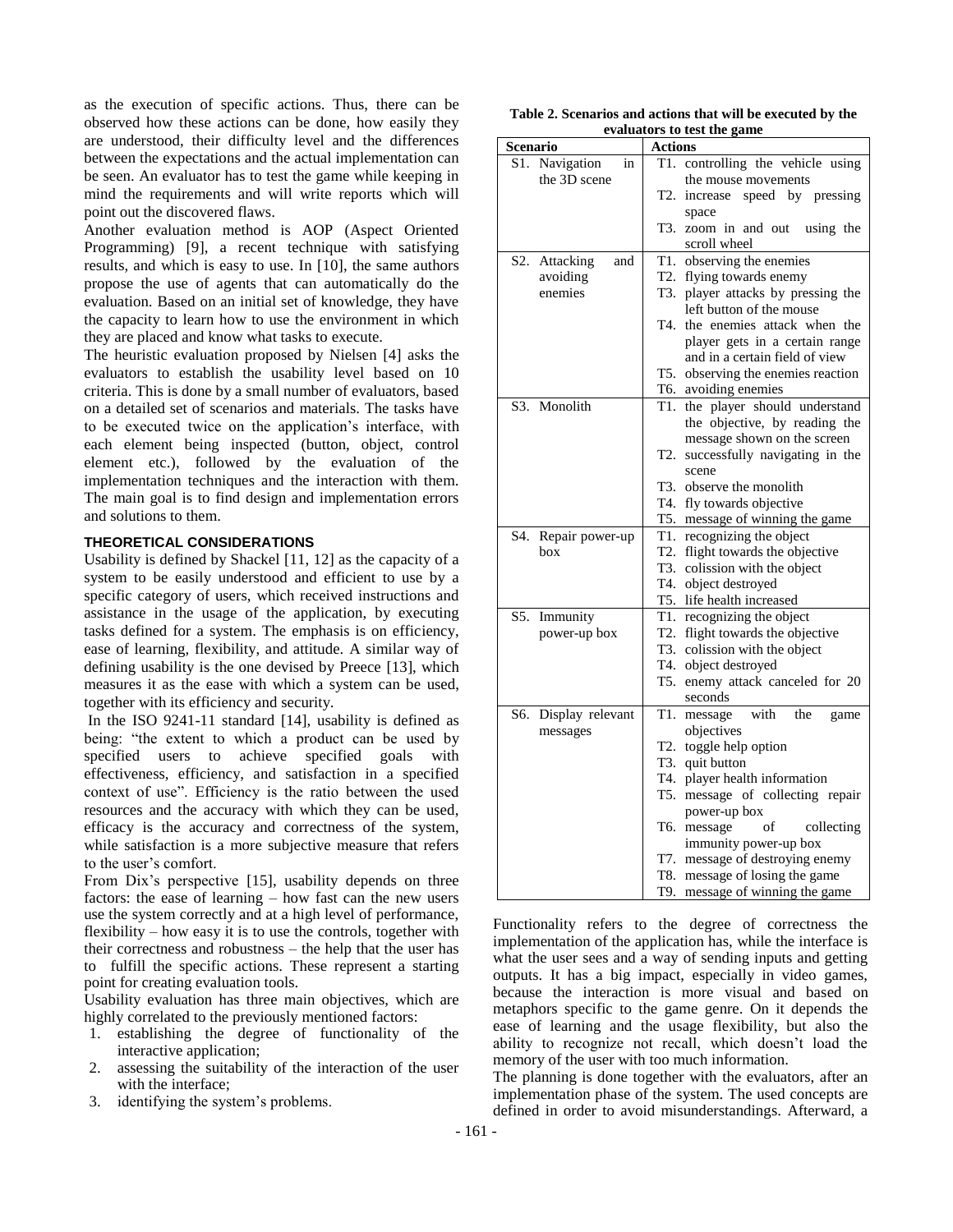series of criteria are defined, which are clear and specific to the evaluated interactive application. Then the evaluation is done based on them, highlighting the errors, and finally, the results are evaluated, and solutions are proposed to improve the system. In the next section, these steps will be shown on the game EvoGlimpse.

# <span id="page-3-0"></span>**EXPERIMENTAL CONSIDERATIONS**

In the heuristic evaluation done on the proposed video game, the main goal was to find the implementation errors of the proposed scenarios. First, the evaluators were chosen, whose information can be seen in [Table 1.](#page-1-1) Next, six usage scenarios have been set, which contain the game scene navigation by controlling the player's vehicle using the mouse, interaction with the enemies by attacking them, collecting the power-up boxes etc. Each scenario can be executed by following a set of tasks, which result in feedback from the system, and that can be instantly seen by the user. This information is contained in [Table 2.](#page-2-1)

Afterward, the evaluation criteria were established. Nielson's 10 usability heuristics for user interface design were chosen [4], with supplementary explanations that will

### **Table 3. Evaluation criteria**

<span id="page-3-1"></span>

| Nb.              | <b>Questions and requirements</b>                                                                                                |
|------------------|----------------------------------------------------------------------------------------------------------------------------------|
| $\mathbf{1}$ .   | Visibility of system status                                                                                                      |
|                  | Is the state of the system visible at all times?                                                                                 |
|                  | Is the feedback offered by the system suitable?<br>$\bullet$                                                                     |
|                  | Is the response time appropriate, without unacceptable delays?<br>$\bullet$                                                      |
|                  | The game scene will be observed, as well as the interaction with the objects and elements specific to each game<br>$\bullet$     |
|                  | scenario; attention will be payed to movement of the vehicle, attack, collection of the power-ups, the display of                |
|                  | messages and particle effects.                                                                                                   |
| 2.               | Match between system and the real world                                                                                          |
|                  | Does the game correspond to the mental model that the user has from a real-world game? Is it what you expected                   |
|                  | or similar to other games?                                                                                                       |
|                  | Are the language, words, and phrases used familiar to the user?<br>$\bullet$                                                     |
|                  | Is there a natural way in displaying the information?<br>$\bullet$                                                               |
|                  | Is this a suitable shooter game? Is the game scene realistic?<br>$\bullet$                                                       |
|                  | Are there any uncertainties?<br>$\bullet$                                                                                        |
| 3.               | <b>User control and freedom</b>                                                                                                  |
|                  | Can the user execute the necessary actions to fulfill the scenarios? Is their functioning correct?<br>$\bullet$                  |
|                  | Can the user exit an unwanted state? For example, is there a need for an undo/redo button?<br>$\bullet$                          |
|                  | How does the vehicle control, attack, collection, and buttons feel?<br>$\bullet$                                                 |
| $\overline{4}$ . | <b>Consistency and standards</b>                                                                                                 |
|                  | Is the user surprised by different words, situations or actions that have the same meaning?<br>$\bullet$                         |
|                  | Is there consistency in the use of colors and symbols?<br>$\bullet$                                                              |
|                  | Is the meaning of the objects from the scene understood?<br>$\bullet$                                                            |
| 5.               | <b>Error</b> prevention                                                                                                          |
|                  | What is the functional correctness level of the game?<br>$\bullet$                                                               |
|                  | Are the errors eliminated or are there methods to prevent situations that favor the apparition of errors?<br>$\bullet$           |
|                  | For example, notice what happens if the player tries to get too close to the water, at the collision with different<br>$\bullet$ |
|                  | objects etc.                                                                                                                     |
| 6.               | <b>Recognition rather than recall</b>                                                                                            |
|                  | Can the player recognize the objects and their usage?<br>$\bullet$                                                               |
|                  | Are there elements that require storage in the memory of the user?<br>$\bullet$                                                  |
| 7.               | Flexibility and efficiency of use                                                                                                |
|                  | What is the level of flexibility and efficiency of the game usage?<br>$\bullet$                                                  |
|                  | Is the user bothered by certain aspects? Or are some of them missing?<br>$\bullet$                                               |
| 8.               | Aesthetic and minimalist design                                                                                                  |
|                  | What is the quantity of relevant information?<br>$\bullet$                                                                       |
|                  | Is there any redundant information?<br>$\bullet$                                                                                 |
|                  | Is the information presented clear and easily accessible?<br>$\bullet$                                                           |
|                  | Is the field of view of the player cluttered with too many elements or is it suitable?<br>$\bullet$                              |
| 9.               | Help users recognize, diagnose, and recover from errors                                                                          |
|                  | Are the messages clear and helpful for the player?<br>$\bullet$                                                                  |
|                  | Should there be any additional error prevention cases?                                                                           |
| 10.              | <b>Help and documentation</b>                                                                                                    |
|                  | Is the help menu complete?<br>$\bullet$                                                                                          |
|                  | Does it contain clear, simple, and easily accessible information?<br>$\bullet$                                                   |
|                  | Is the documentation clear, does it contain sufficient information for the player? If not, what should be added?<br>$\bullet$    |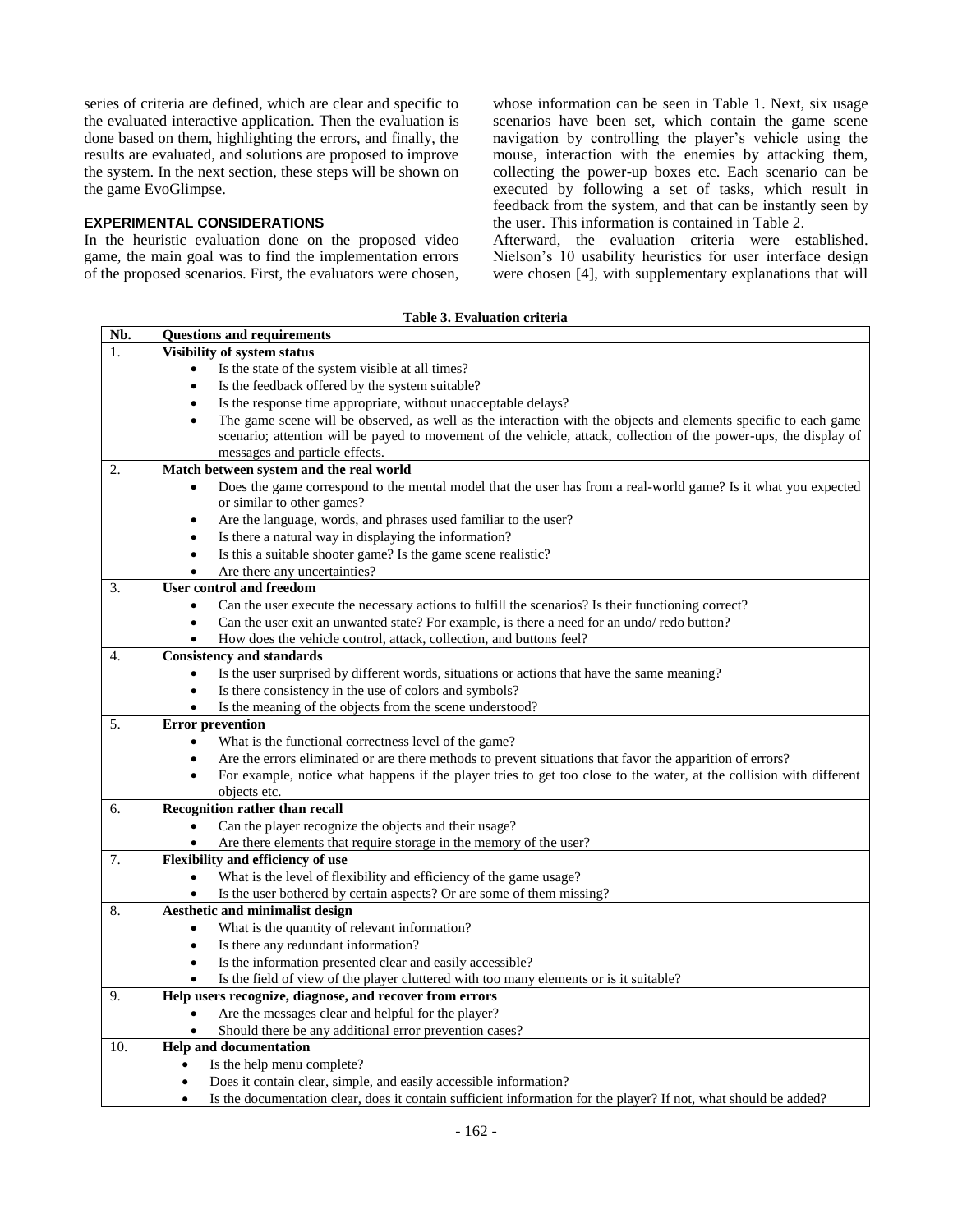<span id="page-4-0"></span>

|     | <b>Table 4. Evaluation stages</b> |                                                                                                                                      |  |  |  |
|-----|-----------------------------------|--------------------------------------------------------------------------------------------------------------------------------------|--|--|--|
| Nb. | <b>Name</b>                       | <b>Evaluation technique</b>                                                                                                          |  |  |  |
| 1.  | Individual evaluation             | • done independently by the 2 evaluators, by filling in separate tables for each scenario                                            |  |  |  |
|     |                                   | • a mark between 0 and 100 is assigned to each evaluation criteria, and at the end the average is<br>taken                           |  |  |  |
|     |                                   | • at the end of testing, reports are written with the encountered problems<br>• the developer proposes solutions to solve the errors |  |  |  |
|     |                                   |                                                                                                                                      |  |  |  |
| 2.  | Group evaluation                  | • done by the 2 evaluators together with the game developer                                                                          |  |  |  |
|     |                                   | • tables with the most important questions are written, together with the found answers                                              |  |  |  |

|  |  |  |  |  |  | Table 5. Individual heuristic evaluation results of the first scenario |
|--|--|--|--|--|--|------------------------------------------------------------------------|
|--|--|--|--|--|--|------------------------------------------------------------------------|

<span id="page-4-1"></span>

| <b>Scenario</b>       | Criteria                                                                                                    | Eval1 | Eval <sub>2</sub> | Average |
|-----------------------|-------------------------------------------------------------------------------------------------------------|-------|-------------------|---------|
| S1. Navigation in the | Visibility of system status                                                                                 | 100   | 100               | 100     |
| 3D scene              | 2.<br>Match between system and the real world                                                               | 90    | 90                | 90      |
|                       | User control and freedom<br>3.                                                                              | 70    | 80                | 75      |
|                       | Consistency and standards<br>4.                                                                             | 100   | 90                | 95      |
|                       | 5.<br>Error prevention                                                                                      | 50    | 90                | 70      |
|                       | Recognition rather than recall<br>6.                                                                        | 90    | 100               | 95      |
|                       | 7.<br>Flexibility and efficiency of use                                                                     | 100   | 90                | 95      |
|                       | Aesthetic and minimalist design<br>8.                                                                       | 100   | 100               | 100     |
|                       | Help users recognize, diagnose, and recover from errors<br>9.                                               | 50    | 95                | 72.5    |
|                       | 10. Help and documentation                                                                                  | 80    | 100               | 90      |
| Evall's report        | The collision with objects such as buildings is an enormous problem, as you have probably observed.         |       |                   |         |
|                       | After colliding with a building, I was simply floating in space, without being able to reposition           |       |                   |         |
|                       | myself. I know why this is happening, I have the same issue in my game, but an inexperienced user           |       |                   |         |
|                       | will not understand a thing.                                                                                |       |                   |         |
| Eval2's report        | The game starts abruptly, without a start menu, but the movements of the vehicle are very smooth. It        |       |                   |         |
|                       | is easier to move left-right than up-down.                                                                  |       |                   |         |
| Solutions             | There is a problem at the level of materials that are attached to the objects, in particular to the vehicle |       |                   |         |
|                       | and the buildings. This can be solved by changing the bounce value in the phycis property of the            |       |                   |         |
|                       | materials. The creation of a menu will be taken into consideration for the next implementation              |       |                   |         |
|                       | iteration.                                                                                                  |       |                   |         |

| <b>Scenario</b>                      | Criteria                                                                                                                                                                                                                                                                                                                                                                                                                                                                                                                                                                                                                                                                                                                                                                                                                                                                                                                                             | Eval1 | Eval <sub>2</sub> | Average |
|--------------------------------------|------------------------------------------------------------------------------------------------------------------------------------------------------------------------------------------------------------------------------------------------------------------------------------------------------------------------------------------------------------------------------------------------------------------------------------------------------------------------------------------------------------------------------------------------------------------------------------------------------------------------------------------------------------------------------------------------------------------------------------------------------------------------------------------------------------------------------------------------------------------------------------------------------------------------------------------------------|-------|-------------------|---------|
| S <sub>2</sub> .<br>Attacking<br>and | Visibility of system status<br>1.                                                                                                                                                                                                                                                                                                                                                                                                                                                                                                                                                                                                                                                                                                                                                                                                                                                                                                                    | 70    | 100               | 85      |
| avoiding enemies                     | 2.<br>Match between system and the real world                                                                                                                                                                                                                                                                                                                                                                                                                                                                                                                                                                                                                                                                                                                                                                                                                                                                                                        | 20    | 95                | 57.5    |
|                                      | 3.<br>User control and freedom                                                                                                                                                                                                                                                                                                                                                                                                                                                                                                                                                                                                                                                                                                                                                                                                                                                                                                                       | 90    | 80                | 85      |
|                                      | Consistency and standards<br>4.                                                                                                                                                                                                                                                                                                                                                                                                                                                                                                                                                                                                                                                                                                                                                                                                                                                                                                                      | 100   | 90                | 95      |
|                                      | 5.<br>Error prevention                                                                                                                                                                                                                                                                                                                                                                                                                                                                                                                                                                                                                                                                                                                                                                                                                                                                                                                               | 90    | 80                | 85      |
|                                      | Recognition rather than recall<br>6.                                                                                                                                                                                                                                                                                                                                                                                                                                                                                                                                                                                                                                                                                                                                                                                                                                                                                                                 | 100   | 100               | 100     |
|                                      | 7.<br>Flexibility and efficiency of use                                                                                                                                                                                                                                                                                                                                                                                                                                                                                                                                                                                                                                                                                                                                                                                                                                                                                                              | 80    | 90                | 85      |
|                                      | Aesthetic and minimalist design<br>8.                                                                                                                                                                                                                                                                                                                                                                                                                                                                                                                                                                                                                                                                                                                                                                                                                                                                                                                | 100   | 100               | 100     |
|                                      | Help users recognize, diagnose, and recover from errors<br>9.                                                                                                                                                                                                                                                                                                                                                                                                                                                                                                                                                                                                                                                                                                                                                                                                                                                                                        | 90    | 80                | 85      |
|                                      | 10. Help and documentation                                                                                                                                                                                                                                                                                                                                                                                                                                                                                                                                                                                                                                                                                                                                                                                                                                                                                                                           | 100   | 100               | 100     |
|                                      | is not very easy to see when someone is shooting you or when you are attacking someone. I was<br>expecting to see a laser or a bulltet that would appear. Instictually I want to get close to attack<br>objects because I know that a bullet shot at a closer distance is more accurate that one shot at a<br>higher distance. Here it does not matter. Another severe issue is that it is too easy to destroy an<br>enemy. It would have been useful to add a life-bar on top of each one, and to be necessary at least 2-<br>3 shots to take down an object. When an enemy shots you, there is not enough information. You<br>expect to see a particle effect on the car or at least to hear a specific sound. That is why I gave it only<br>20 points.                                                                                                                                                                                            |       |                   |         |
| Eval2's report<br>Solutions          | The enemies are easy to attack and avoid, but their answer is too slow.<br>The enemies have attack particle effects, but those can not be observed since they are behind the<br>player. This can be changed by adding effects on the car, and adding sounds that would help the<br>player know if he / she is shot. Also, the user attacks in the center of the screen, where the crosshair<br>is displayed. The player should experiment with the attacks, and thus it can be seen that the enemies<br>can be shot only at a certain distance. The enemies do not die instantly, as it can be seen on the<br>particles displayed on the player's vehicle, multiple shots are needed. A health bar should be added<br>to the enemies to aid in this problem. Also, the enemies only attack if the user is at a certain distance<br>from them, and in a certain field of view. To make their response faster, I can increase their<br>movement speed. |       |                   |         |

### **Table 6. Individual heuristic evaluation results of the second scenario**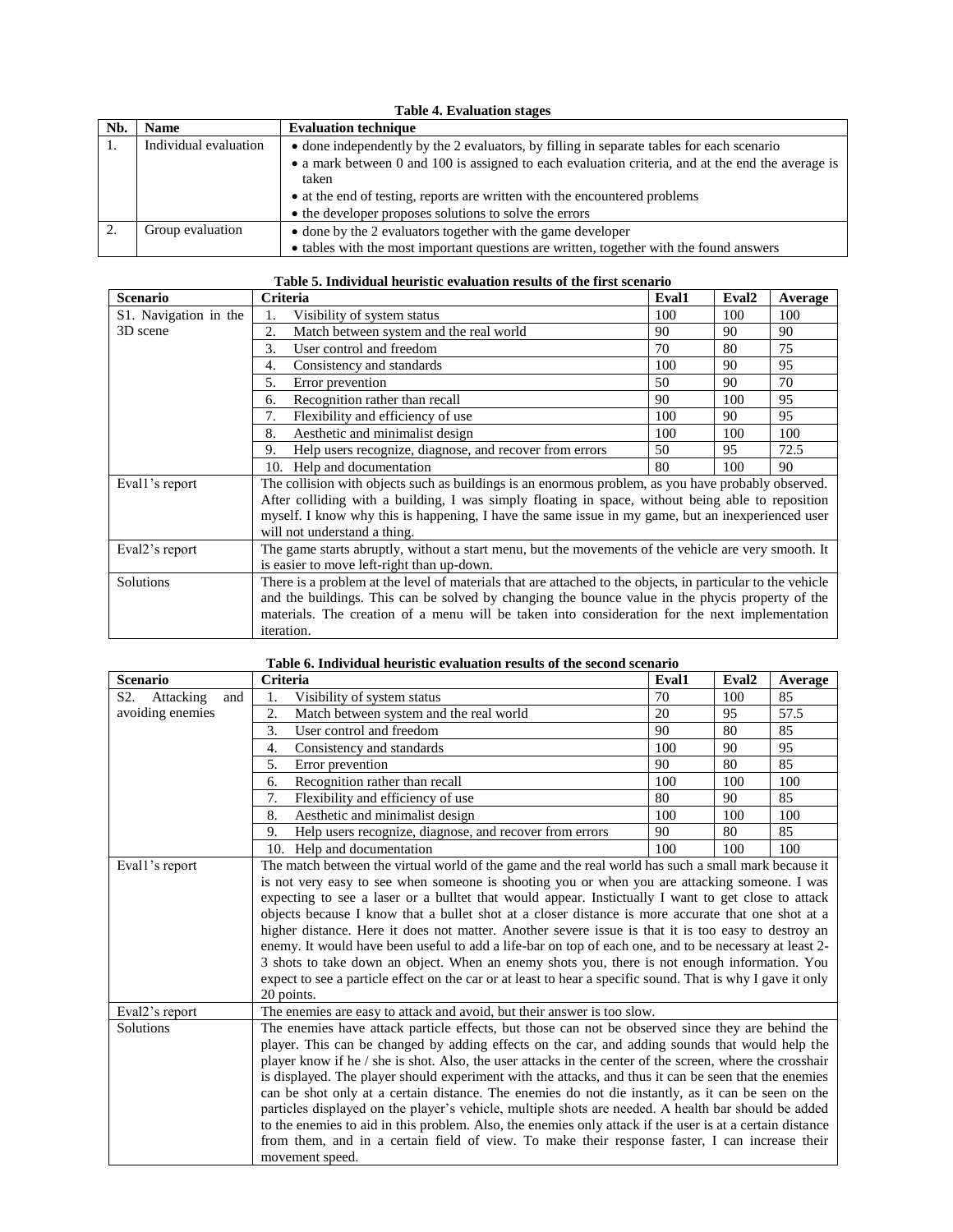| <b>Scenario</b>           | <b>Criteria</b>                                                                                         | Eval1 | Eval <sub>2</sub> | Average |  |  |
|---------------------------|---------------------------------------------------------------------------------------------------------|-------|-------------------|---------|--|--|
| S <sub>3</sub> . Monolith | Visibility of system status                                                                             | 90    | 100               | 95      |  |  |
|                           | Match between system and the real world<br>2.                                                           | 100   | 90                | 95      |  |  |
|                           | User control and freedom<br>3.                                                                          | 100   | 100               | 100     |  |  |
|                           | 90<br>80<br>85<br>Consistency and standards<br>4.                                                       |       |                   |         |  |  |
|                           | 5.<br>Error prevention                                                                                  | 100   | 90                | 95      |  |  |
|                           | Recognition rather than recall<br>6.                                                                    | 60    | 100               | 80      |  |  |
|                           | 7.<br>Flexibility and efficiency of use                                                                 | 100   | 100               | 100     |  |  |
|                           | 8.<br>Aesthetic and minimalist design                                                                   | 90    | 100               | 95      |  |  |
|                           | 9.<br>Help users recognize, diagnose, and recover from errors                                           | 100   | 100               | 100     |  |  |
|                           | 10. Help and documentation                                                                              | 100   | 100               | 100     |  |  |
| Evall's report            | Being just a prototype version of the game, it is alright to put the monolith always in the same place, |       |                   |         |  |  |
|                           | but I admit it would have been more fun to compute its position randomly at each run of the game so     |       |                   |         |  |  |
|                           | I wouldn't know where it is when a new game begins.                                                     |       |                   |         |  |  |
| Eval2's report            | At the first run of the game, I destroyed all the enemies and I collected all the power-up boxes, and   |       |                   |         |  |  |
|                           | afterwards I found the monolith and the game stoped. A little too repetitive.                           |       |                   |         |  |  |
| Solutions                 | I chose the option of fixing the position of the monolith because the game scene is small and the       |       |                   |         |  |  |
|                           | objective would have been too easy to find. If the scene was bigger, then yes, the position of the      |       |                   |         |  |  |
|                           | monolith would be randomly computed at each run of the game. The same is available for the              |       |                   |         |  |  |
|                           | enemies and the power-up boxes - if the game scene is bigger, more objects can be inserted, thus        |       |                   |         |  |  |
|                           | making the game more entertaining.                                                                      |       |                   |         |  |  |

# **Table 7. Individual heuristic evaluation results of the third scenario**

| <b>Scenario</b>     | Criteria                                                                                               | Eval1 | Eval <sub>2</sub> | Average |  |  |
|---------------------|--------------------------------------------------------------------------------------------------------|-------|-------------------|---------|--|--|
| S4. Repair power-up | Visibility of system status                                                                            | 100   | 100               | 100     |  |  |
| box                 | 2.<br>Match between system and the real world                                                          | 90    | 100               | 95      |  |  |
|                     | 3.<br>User control and freedom<br>90<br>95<br>100                                                      |       |                   |         |  |  |
|                     | Consistency and standards<br>4.                                                                        | 100   | 100               | 100     |  |  |
|                     | 5.<br>Error prevention                                                                                 | 100   | 90                | 95      |  |  |
|                     | Recognition rather than recall<br>6.                                                                   | 80    | 100               | 90      |  |  |
|                     | 7.<br>Flexibility and efficiency of use                                                                | 100   | 100               | 100     |  |  |
|                     | Aesthetic and minimalist design<br>8.                                                                  | 100   | 100               | 100     |  |  |
|                     | Help users recognize, diagnose, and recover from errors<br>9.                                          | 100   | 90                | 95      |  |  |
|                     | 10. Help and documentation                                                                             | 100   | 100               | 100     |  |  |
| Evall's report      | These look nice, but I expected them to disspear before passing through them. I do not notice if the   |       |                   |         |  |  |
|                     | disappear from the game scene for example, because it is difficult to turn the vehicle around.         |       |                   |         |  |  |
| Eval2's report      | It is a very good game object, but not always necessary, especially because the enemies do not         |       |                   |         |  |  |
|                     | represent a big threat.                                                                                |       |                   |         |  |  |
| Solutions           | I choose the option of making the boxes dissapear after the collision because it would have been       |       |                   |         |  |  |
|                     | confusing otherwise. It can be noticed that they do dissapear instantly after we touch them, and the   |       |                   |         |  |  |
|                     | interaction with them is correct since their effect is immediately observed and a feedback in the form |       |                   |         |  |  |
|                     | of a system message is displayed. Their necessity can be increased by adding different abilites to the |       |                   |         |  |  |
|                     | enemies or making them smarter.                                                                        |       |                   |         |  |  |

| Table 8. Individual heuristic evaluation results of the fourth scenario |  |  |  |
|-------------------------------------------------------------------------|--|--|--|
|                                                                         |  |  |  |

| Table 9. Individual heuristic evaluation results of the fifth scenario |  |  |  |
|------------------------------------------------------------------------|--|--|--|
|                                                                        |  |  |  |

| <b>Scenario</b>     | <b>Criteria</b>                                                                                     | Eval1 | Eval <sub>2</sub> | Average |  |  |
|---------------------|-----------------------------------------------------------------------------------------------------|-------|-------------------|---------|--|--|
| S5. Immunity power- | Visibility of system status                                                                         | 100   | 100               | 100     |  |  |
| up box              | Match between system and the real world<br>2.                                                       | 90    | 100               | 95      |  |  |
|                     | User control and freedom<br>3.                                                                      | 100   | 90                | 95      |  |  |
|                     | Consistency and standards<br>4.                                                                     | 100   | 100               | 100     |  |  |
|                     | Error prevention<br>5.                                                                              | 100   | 90                | 95      |  |  |
|                     | Recognition rather than recall<br>6.                                                                | 80    | 100               | 90      |  |  |
|                     | Flexibility and efficiency of use<br>7.                                                             | 100   | 100               | 100     |  |  |
|                     | Aesthetic and minimalist design<br>8.                                                               | 100   | 100               | 100     |  |  |
|                     | Help users recognize, diagnose, and recover from errors<br>9.                                       | 100   | 90                | 95      |  |  |
|                     | 10. Help and documentation                                                                          | 100   | 100               | 100     |  |  |
| Evall's report      | Same observation as above. These look really nice, I love the graphics. The concentric circles look |       |                   |         |  |  |
|                     | really good.                                                                                        |       |                   |         |  |  |
| Eval2's report      | I think more enemies are needed in order to increase the game difficulty.                           |       |                   |         |  |  |
| Solutions           | I admit that I focused more on the functional correctness of the game rather than on the level of   |       |                   |         |  |  |
|                     | entertainment. This can be changed by increasing the game scene and adding variety to the enemies.  |       |                   |         |  |  |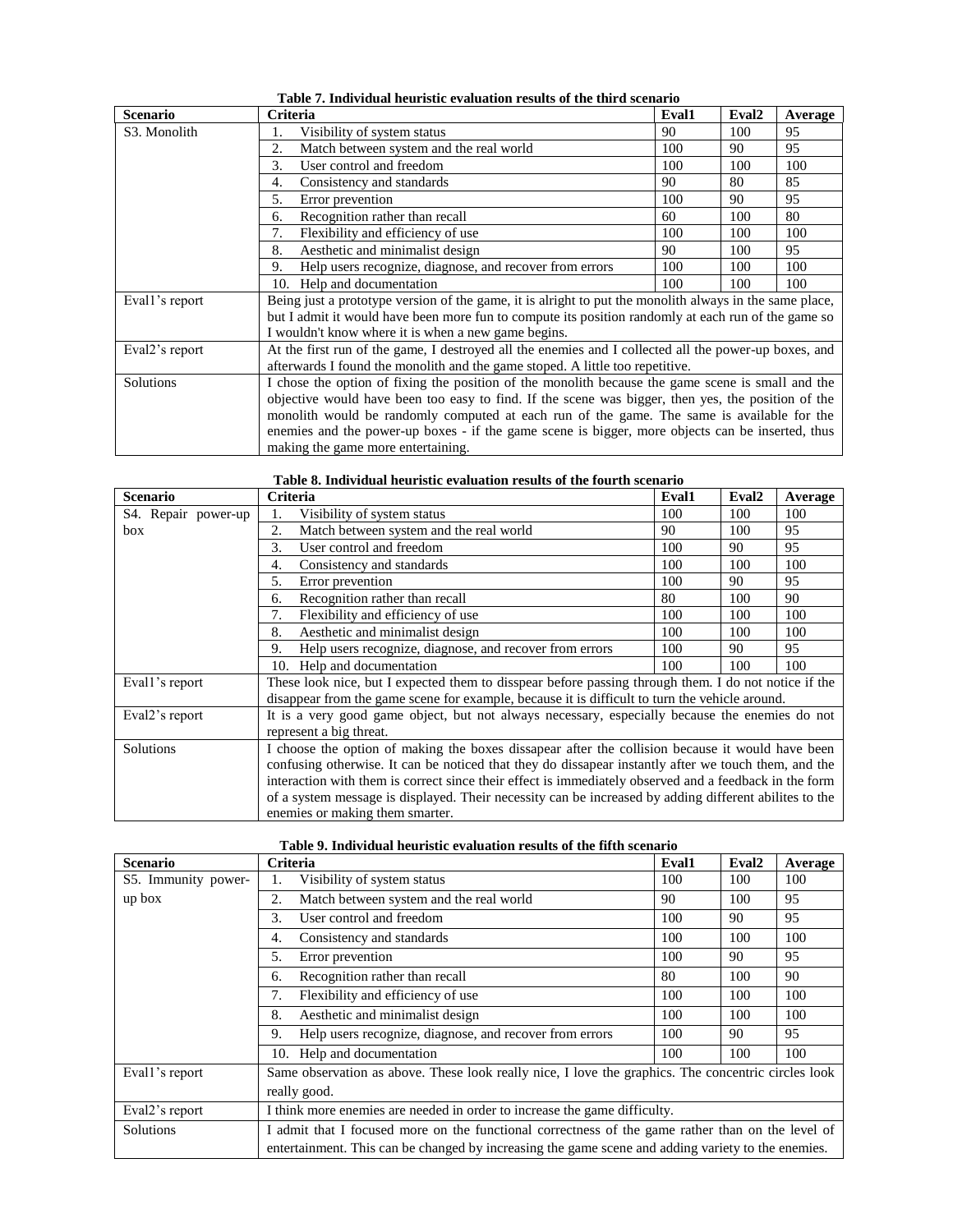<span id="page-6-0"></span>

| <b>Scenario</b>      | <b>Criteria</b>                                                                                            | Eval1 | Eval <sub>2</sub> | Average |  |
|----------------------|------------------------------------------------------------------------------------------------------------|-------|-------------------|---------|--|
| S6. Display relevant | Visibility of system status                                                                                | 100   | 100               | 100     |  |
| messages             | 2.<br>Match between system and the real world                                                              | 80    | 90                | 85      |  |
|                      | User control and freedom<br>3.                                                                             | 100   | 90                | 95      |  |
|                      | Consistency and standards<br>4.                                                                            | 90    | 80                | 85      |  |
|                      | 5.<br>Error prevention                                                                                     | 50    | 90                | 70      |  |
|                      | Recognition rather than recall<br>6.                                                                       | 70    | 100               | 85      |  |
|                      | Flexibility and efficiency of use<br>7.                                                                    | 100   | 90                | 95      |  |
|                      | Aesthetic and minimalist design<br>8.                                                                      | 100   | 100               | 100     |  |
|                      | Help users recognize, diagnose, and recover from errors<br>9.                                              | 100   | 100               | 100     |  |
|                      | 10. Help and documentation                                                                                 | 100   | 100               | 100     |  |
| Evall's report       | I took points for error prevention because the user should receive a feedback when he / she is             |       |                   |         |  |
|                      | colliding with the buildings or a message should be displayed with how to solve this issue or              |       |                   |         |  |
|                      | something similar.                                                                                         |       |                   |         |  |
| Eval2's report       | The messages are clear and correctly displayed                                                             |       |                   |         |  |
| <b>Solutions</b>     | I think the best solution is to do error prevention at the collision with the buildings, so the user won't |       |                   |         |  |
|                      | have to worry about it.                                                                                    |       |                   |         |  |

**Table 10. Individual heuristic evaluation results of the sixth scenario**

| Table 11. Group heuristic evaluation results – first part |  |  |
|-----------------------------------------------------------|--|--|
|                                                           |  |  |

<span id="page-6-1"></span>

| Scenario        | Eval1                                                          | Eval <sub>2</sub>                                                                                                             |
|-----------------|----------------------------------------------------------------|-------------------------------------------------------------------------------------------------------------------------------|
| $\overline{S1}$ | Q1: The problem of the collision with the building is pretty   | Q1: The vehicle now moves with the help of the mouse, not                                                                     |
|                 | serious. Did you think how you could solve it?                 | with the keys W, A, S, D?                                                                                                     |
|                 | A1: Yes, by altering the paramethers of the physics            | A1: Indeed, I modified this interaction to increase the usability                                                             |
|                 | materials from which the objects are made. These have a        | of the game.                                                                                                                  |
|                 | bounce value that determines how they react when the           |                                                                                                                               |
|                 | collision takes place.                                         |                                                                                                                               |
|                 | Q2: The navigation using the mouse is very good, that's all    |                                                                                                                               |
|                 | I'm going to say. Much better than before, it is even fun to   |                                                                                                                               |
|                 | play.                                                          |                                                                                                                               |
|                 | A2: Indeed, I took into consideration your early evaluations   |                                                                                                                               |
|                 | where you have observed that controlling the vehicle by the    |                                                                                                                               |
|                 | keys W, A, S, D is not intuitive, so I worked to improve it.   |                                                                                                                               |
| S <sub>2</sub>  | Q1: I have noticed that there is no indicator saying that you  | Q1: It is too easy to take down enemies, and they rarely attack                                                               |
|                 | hit an enemy or if you were hit, other than a message that I   | you. How can you improve these aspects?                                                                                       |
|                 | do not always have enought time to read. Is there a            | A1: I can change the life amount of enemies, the damage of                                                                    |
|                 | minimum distance needed to shoot an enemy? Did you             | both the player and the enemies, and the speed for the later, so                                                              |
|                 | think of using bullets, sounds and a life bar?                 | they would move faster.                                                                                                       |
|                 | A1: There is a certain distance that both the player's and the |                                                                                                                               |
|                 | enemies attack can take place. If you are too far, the attack  |                                                                                                                               |
|                 | won't have any effect. I want to add power-up boxes with       |                                                                                                                               |
|                 | new types of attacks (laser, plasma etc.) and to add more      |                                                                                                                               |
|                 | useful effects to them, like particles, rays and sounds. And   |                                                                                                                               |
|                 | also the enemies should receive a health bar to aid the        |                                                                                                                               |
|                 | player.                                                        |                                                                                                                               |
| S <sub>3</sub>  | Q1: Did you think to randomly compute the monolith's           | Q1: I was expecting the monolith to be more colourful and                                                                     |
|                 | position randomly with each new game? Then I could really      | smaller, now it is just a black object. We can not differentiate                                                              |
|                 | say from the beginning of the game that it is true that you    | between it and the buildings from far away. What is its                                                                       |
|                 | "find the monolith" and not "recall where you last saw the     | purpose?                                                                                                                      |
|                 | monolith".                                                     | A1: Actually, I am really happy that it is harder to notice, and                                                              |
|                 | A1: Yes, I did think about it, but because the game scene is   | I am glad that it is a correct representation from the monolith                                                               |
|                 | too small, I had to position it at the furthest and most       | in "2001: A Space Odyssey" [2], it even respects the 1:4:9                                                                    |
|                 | difficult to see position. Otherwise, there would have been    | proportions. I left it bigger to help in testing, but I can scale it                                                          |
|                 | the risk of it to appear right next to the player and the game | to a smaller size. In the broader picture of the game, it has the                                                             |
|                 | would have ended instantly.                                    | purpose of displaying an educational video to the player, so it                                                               |
|                 |                                                                | would cease to be just a big black box.                                                                                       |
|                 |                                                                | Q2: The monolith is in the same place all the time and I can<br>just avoid the enemies and fly directly towards it to win the |
|                 |                                                                | game. How can you change this?                                                                                                |
|                 |                                                                | A2: For the first issue, see answer to S3, Q1, Eval1. For the                                                                 |
|                 |                                                                | second one, I can make the monolith appear only after the                                                                     |
|                 |                                                                | player has destroyed all the enemies in the game, by setting it                                                               |
|                 |                                                                |                                                                                                                               |
|                 |                                                                | as active at a random position on the scene.                                                                                  |